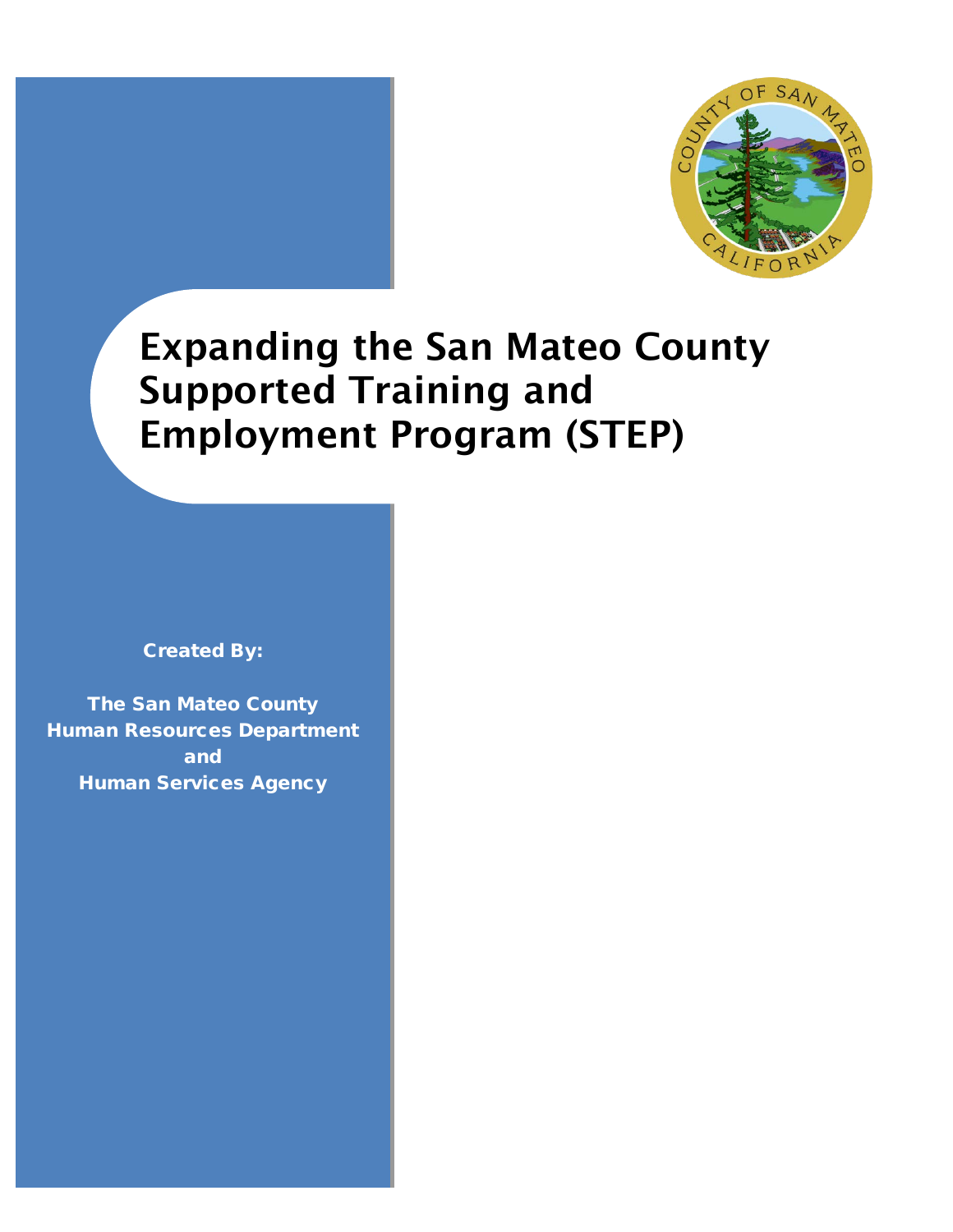## Recommendation

We recommend that \$400,000 from Measure A funding be designated to expanding the San Mateo County Supported Training and Employment Program (STEP). The funding will increase the number of foster youth participating in the program and the length of proper job training that they will receive. The goal of the expanded STEP Program is to more comprehensively prepare and train participating foster youth during their transition into adulthood, which will increase their likelihood of becoming successful, self-sufficient members of society. The usage of the funding is consistent with the criteria established by the San Mateo County Board of Supervisors for Measure A funding, specifically (2) "Fills gaps in services for vulnerable populations" and (6) "Utilizes evidence-based approaches to service delivery".

### **Background**

 $\overline{a}$ 

The transition to adulthood is a stressful time for most young people. Financial self-sufficiency is one of the most important elements to achieving independence. Many foster youth, without the benefit of a stable family, experience crises that the majority of their peers do not. Studies have consistently shown that 50% of former foster youth experience high rates of unemployment within five years of leaving care. If former foster youth are employed, they tend to earn significantly less than their peers. Nationally, youth employed at 24 earn about \$1,500 month; compared to California foster youth who earn about \$700. $^1$  $^1$ 

Some of the more obvious factors that contribute to these outcomes include: lack of employment experience while in foster care; lack of employment training programs (particularly developmentallyappropriate programs); and lack of social support and mentoring that can play an important role in teaching and modeling appropriate work behaviors, as well as open up the "world of work".

Additionally, while the majority of foster youth (70%) plan to attend college, studies show that the percentage of foster youth who complete a bachelor's degree is between [3](#page-1-2)% and 11%,  $23$  $23$  compared to 28% for 25- to 3[4](#page-1-3)-year-olds in the general population.<sup>4</sup>

With strong support throughout the County, STEP has been operating since 2009. This comprehensive employment training program, specifically developed for foster youth (ages 18-24), is a partnership between Human Resources and Human Services Agency Children and Family Services. It has proven to be a way to fill the gaps and assist these youth in finding their potential to succeed in the workplace. Just one successful short-term opportunity can have a significant impact by providing a positive work

<span id="page-1-0"></span><sup>1</sup> Macomber, J., Cuccaro Alamin, S., Duncan, D., McDaniel, M., Vericker, T., Pergamit, M., Needell, B., Kum, H., Stewart, J., Lee, C., & Barth, R. (2008). *Coming of age: Empirical outcomes for youth who age out of foster care in their middle twenties.*  Washington, DC: U.S. Department of Health and Human Services.

<span id="page-1-1"></span><sup>2</sup> Pecora, P. J., Williams, J., Kessler, R. C., Downs, A. C., O'Brien, K., Hiripi, E., & Morello,

<span id="page-1-2"></span>S. (2003). Assessing the Effects of Foster Care: Early Results from the Casey National Alumni Study. Seattle, WA: Casey Family Programs, p. 28. <sup>3</sup> McMillen, C., Auslander, W., Elze, D., White, T., & Thompson, R. (2003). Educational experiences and aspirations of older youth in foster care. Child Welfare, 82(4), 475-495.

<span id="page-1-3"></span> $<sup>4</sup>$  U.S. Census Bureau. (2000). Educational Attainment by Sex: 2000. (Table QT-P20).</sup>

http://factfinder.census.gov/servlet/SAFFPeople? submenuId=people 5& sse=on Click on the "Educational Attainment" table.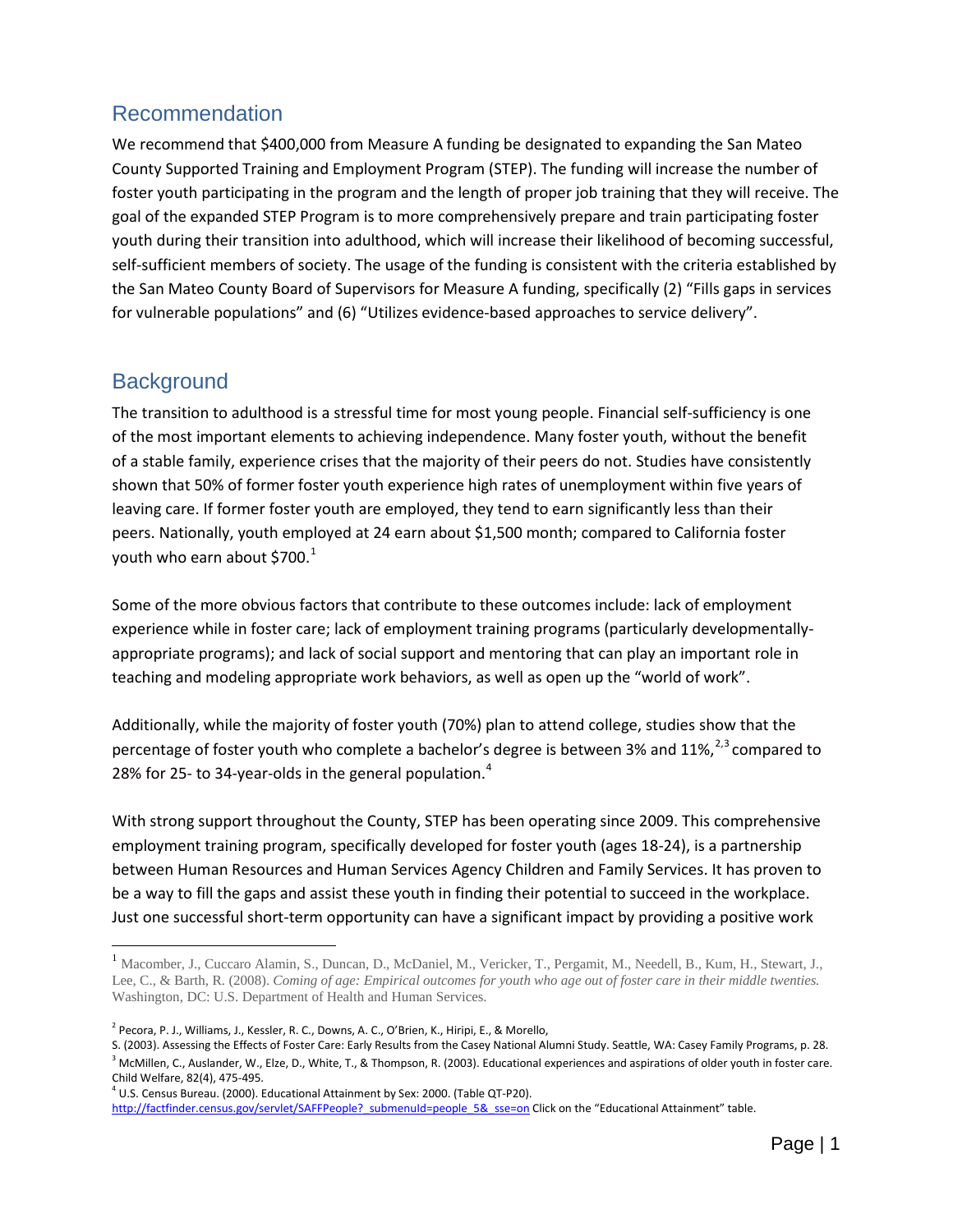and job coaching experiences that will help to broaden their employment horizons and ultimately improve their quality of life.

Currently, STEP offers up to 20 internship positions during the summer in various departments throughout the County. The program was originally funded through the San Mateo County Workforce Investment Board (WIB), utilizing American Reinvestment and Recovery Act (ARRA) funding. Since the end of the ARRA, the Human Services Agency has funded the program each year.

### *Target Population*

In addition to difficulties finding stable and sufficient employment opportunities, many foster youth face other challenges. These challenges include:

- The need for stable, affordable housing
- Below average educational achievement
- Mental and behavioral health issues
- The absence of a stable support system.

While experiencing any one of these barriers could provide a discouraging hurdle in obtaining stable, quality employment, it is not uncommon for many foster youth to experience many of these barriers simultaneously. However, we cannot overlook that foster youth exhibit an unexpected resiliency. This resiliency is strong enough that if paired with the right supports, foster youth can flourish and become productive, contributing members of our community.

Since 2005, the average number of foster youth who transition out of foster care to adulthood in San Mateo County is about 33, and has declined in CY 2013 to 11. With the passage of AB12: The California Fostering Connections to Success Act in January of 2012, youth are opting to stay in extended foster care. Currently 45 non-minor dependents are living in San Mateo County. STEP targets and incorporates foster youth from all areas of the County. Criteria for inclusion are: reside in San Mateo County; age 18- 24 years; low income; and emancipated from foster care or are non-minor dependents participating in extended foster care under AB12. The program will also focus on the recruitment of foster youth who can be connected to and benefit from additional specialized programs available, including parenting youth and veterans.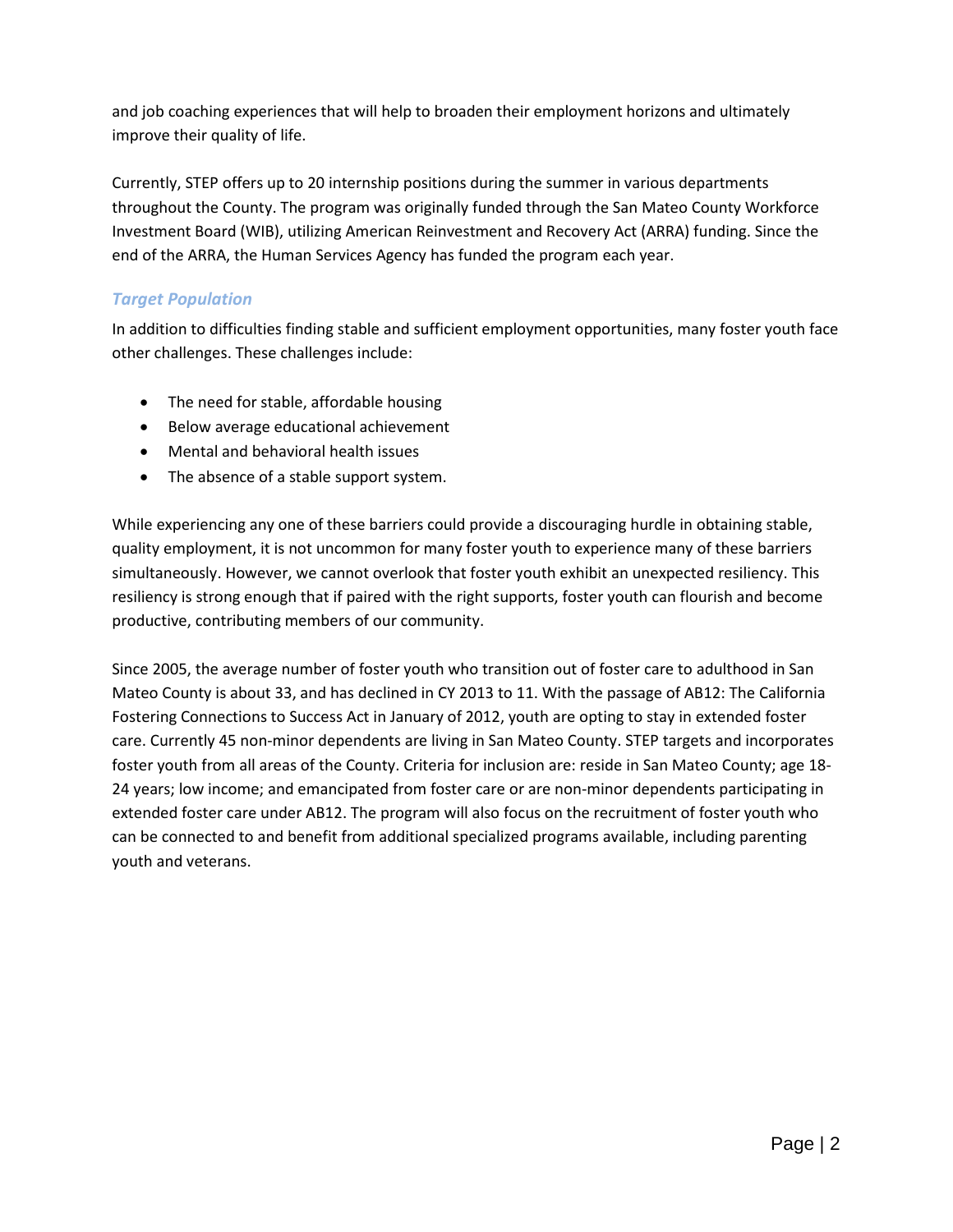### *Program Performance*

Over the past five years, program participants have reported engagement in positive activities after completing the 12-week session. The statistics below were taken from 2009-2014.

| <b>Foster Youth Challenges</b>               | <b>STEP Outcomes (self-reported)</b>                |  |  |
|----------------------------------------------|-----------------------------------------------------|--|--|
| Foster youth are at high risk of becoming    | 89% of participants have either entered college,    |  |  |
| disconnected young adults                    | employment, or both                                 |  |  |
| It is estimated that 7% to 13% of students   | 76% of interns enrolled/re-enrolled in college or a |  |  |
| from foster care enroll in higher education  | vocational training program following the program   |  |  |
| 50% of foster youth are unemployed 2-4 years | 69% of past participants entered employment         |  |  |
| after leaving foster care                    | sometime after completing the program               |  |  |

STEP gives participating foster youth opportunities designed to help them develop into independent and productive members of the community. Compared to national foster youth statistics, STEP participants are significantly more likely to attend college and find employment. Additionally, of the 69% of STEP interns who found employment after completing the program, 22% were hired on as County employees, demonstrating that County departments value the work performed by their STEP interns. STEP interns are an important component to the County's workforce succession plan, as departments can utilize STEP as a source to identify and develop talent.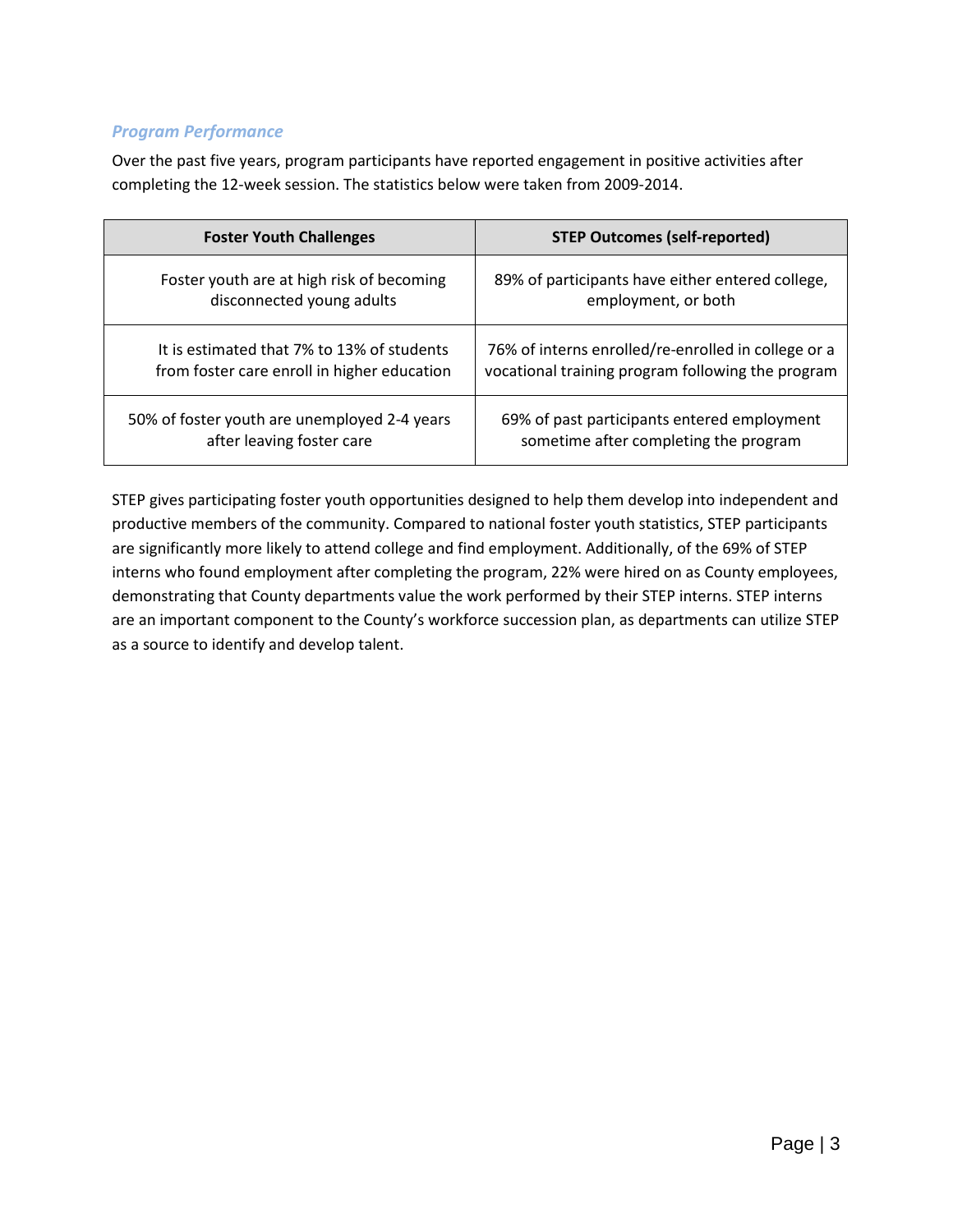# Project Description

### *Current STEP Program Structure*

The Supported Training and Employment Program (STEP) a 12-week, paid summer internship program for foster youth 18 to 24 who have aged out of care or are non-minor dependents participating in extended foster care. All participants are residents of San Mateo County. Participating youth are paid \$12 per hour while being trained and coached during the course of their employment with the County. Participants work an average of 20 hours per week.

#### STEP includes **four primary components** for interns:

- 1) Job readiness skills training: Participating youth will receive comprehensive job readiness training which includes areas such as workplace ethics, professional growth and development, and communication and interpersonal skills. STEP interns will also complete career assessments and explore different career paths. In addition, the Recruitment and Selection Division will provide training on how to successfully seek, apply and interview for County employment. Interns will also be eligible and encouraged to enroll in County offered training classes that meet their individual interests.
- 2) Job shadowing and employment coaching: Each intern will be paired with a County department and coach. Participating youth are not likely to have any work experience and being coached (mentored) will increase the likelihood of their success. Coaches will help prepare the interns for their new job duties by exemplifying and teaching appropriate behaviors and skills, as well as orient them through the process of gaining work experience.
- 3) Hands-on work experience in a County department: Each participant will be matched to an entry-level internship with a County department and will have responsibilities and tasks of their own. Participants will learn and practice new skills in a supportive environment.
- 4) Transition planning: Program staff and interns will create an individual Transition Plan, which will identify lessons learned, set new goals and objectives, delineate steps to take, and identify available resources for employment and career planning including County and community-based career programs, including college enrollment and vocational programs.

An additional element important to the success of the Program is a Coach Training session. Coaches will be trained by qualified mentoring experts on effective mentoring/coaching skills applicable to the special needs of these youth who are learning to be employed. The Program is administered jointly by the Human Resources Department and the Human Services Agency.

Participating Departments have included: Human Services Agency, Parks Department, San Mateo County Libraries, Department of Housing, Health System, County Manager's Office, and the Human Resources Department.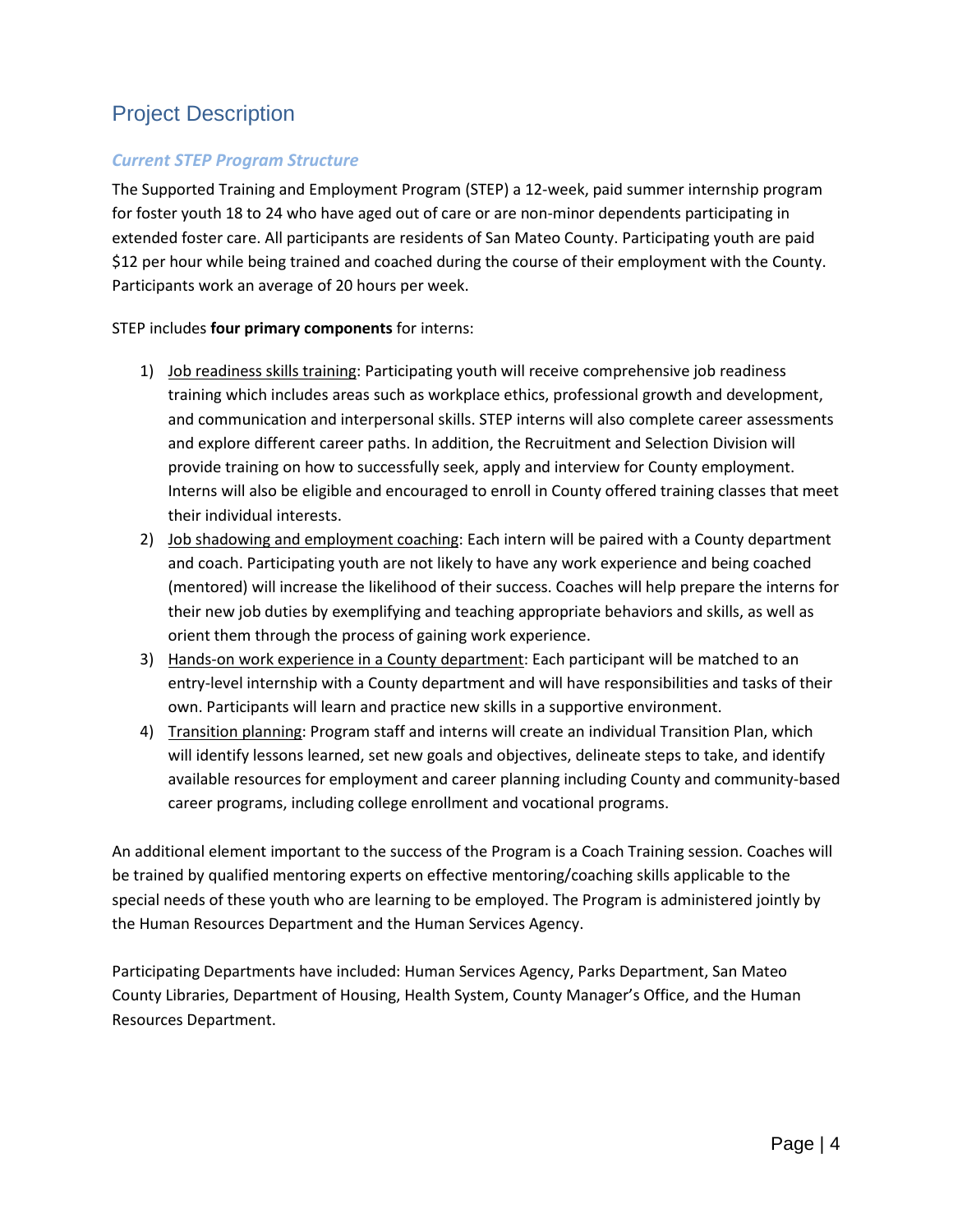### *Proposed Expanded Program Structure*

The proposed expanded program will offer participating foster youth a 3-month skill building and hands on training/employment program with the possibility of extension. Extended opportunities will be made available for those participants who successfully complete the initial 3-month program. Extension can be up to 9 months or more depending on department need. We will aim to provide extended opportunities to as many of the STEP interns as possible.

The program will offer two enrollment periods each year. Additionally, we will increase the number of youth to be served from 20 to 35 each year. The proposed full-time equivalent positions would be entrylevel positions that could lead to future employment with the County.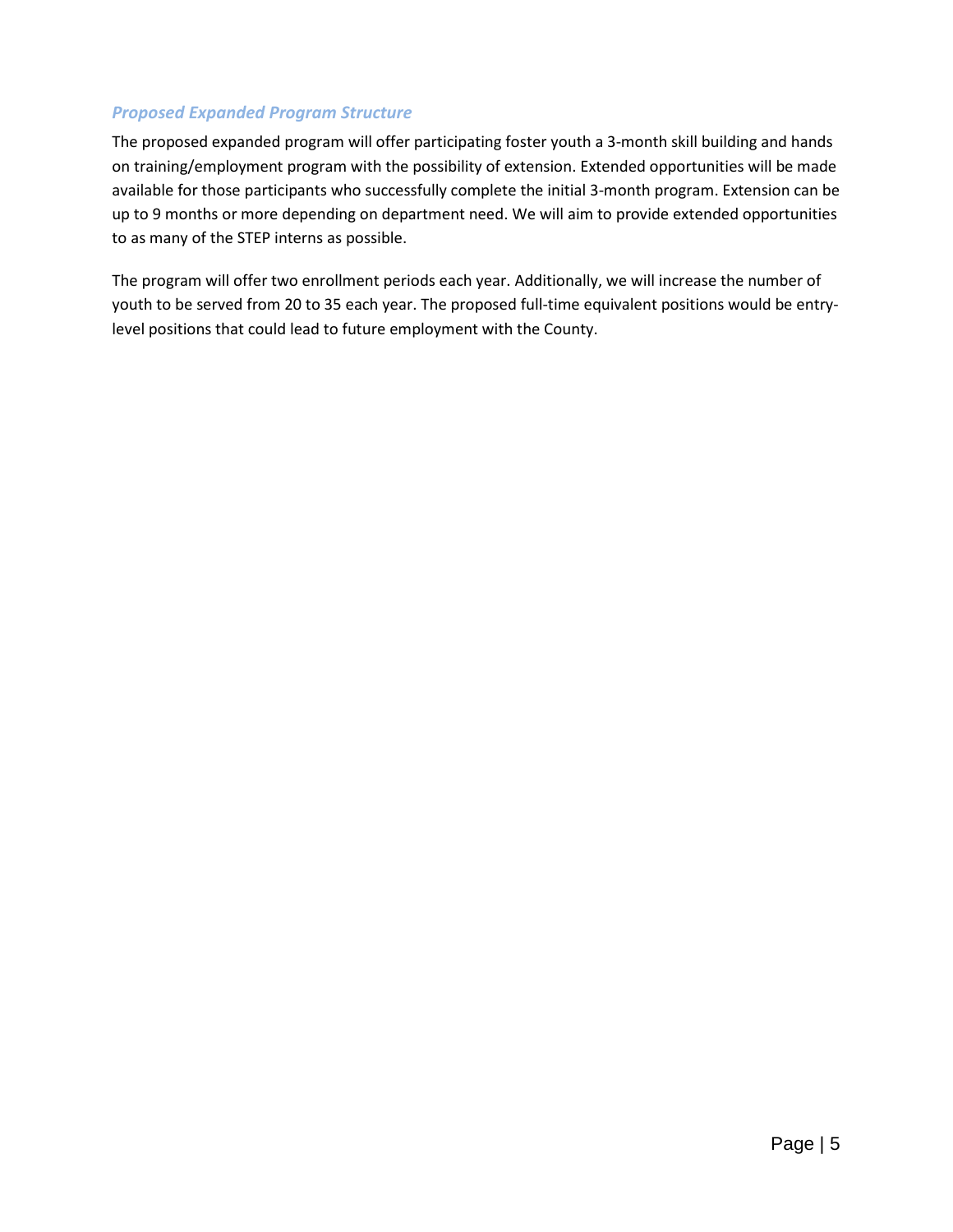# Rationale for STEP Expansion

### *Nurturing Future Productive Workers*

Many of the youth who have participated in STEP developed valuable work and life skills that helped them find stable and sufficient employment in and around San Mateo County. By expanding the number of positions available, we will be able to help introduce more foster youth in San Mateo County to the workforce. Additionally, by offering a nine-month extension period, STEP interns will have more time to learn from their job coaches, gain meaningful work experience, and hone their job retention skills to make them even more qualified and productive members of the workforce.

### *Preventing a Long-Run Cost to Society*

Studies have shown that when many foster youth reach adulthood, they struggle to make ends meet and often ultimately become a significant financial burden to society. This cost to society has proven to be much greater than if a smaller, up-front investment had simply been made to better prepare and advise foster youth during their transition into adulthood. Children who emancipate from the foster care system face disproportionately higher rates of:

- Unemployment
- Lower Educational Attainment
- Incarceration
- Dependence on public assistance
- Substance abuse
- Non-marital childbirth
- Other high-risk behaviors

In 2011, the California Senate Office of Research (SOR) released a statewide study on the incarceration rate of individuals who had been in foster care during their childhood. The study revealed that 14% of California prison inmates had reported being in foster care during their childhood. Other studies have revealed higher percentages (as high as 30%) of former foster youth have been incarcerated in their adult years, though these percentages typically include individuals who have been jailed for one or two days. The SOR study also showed that of those inmates who have either aged out or run away from their foster care arrangement, 36% of them had been homeless at some point during the first year on their own.

Research suggests that the County of San Mateo will have to bear other significant economic costs such as medical expenses, unemployment insurance, and welfare programs.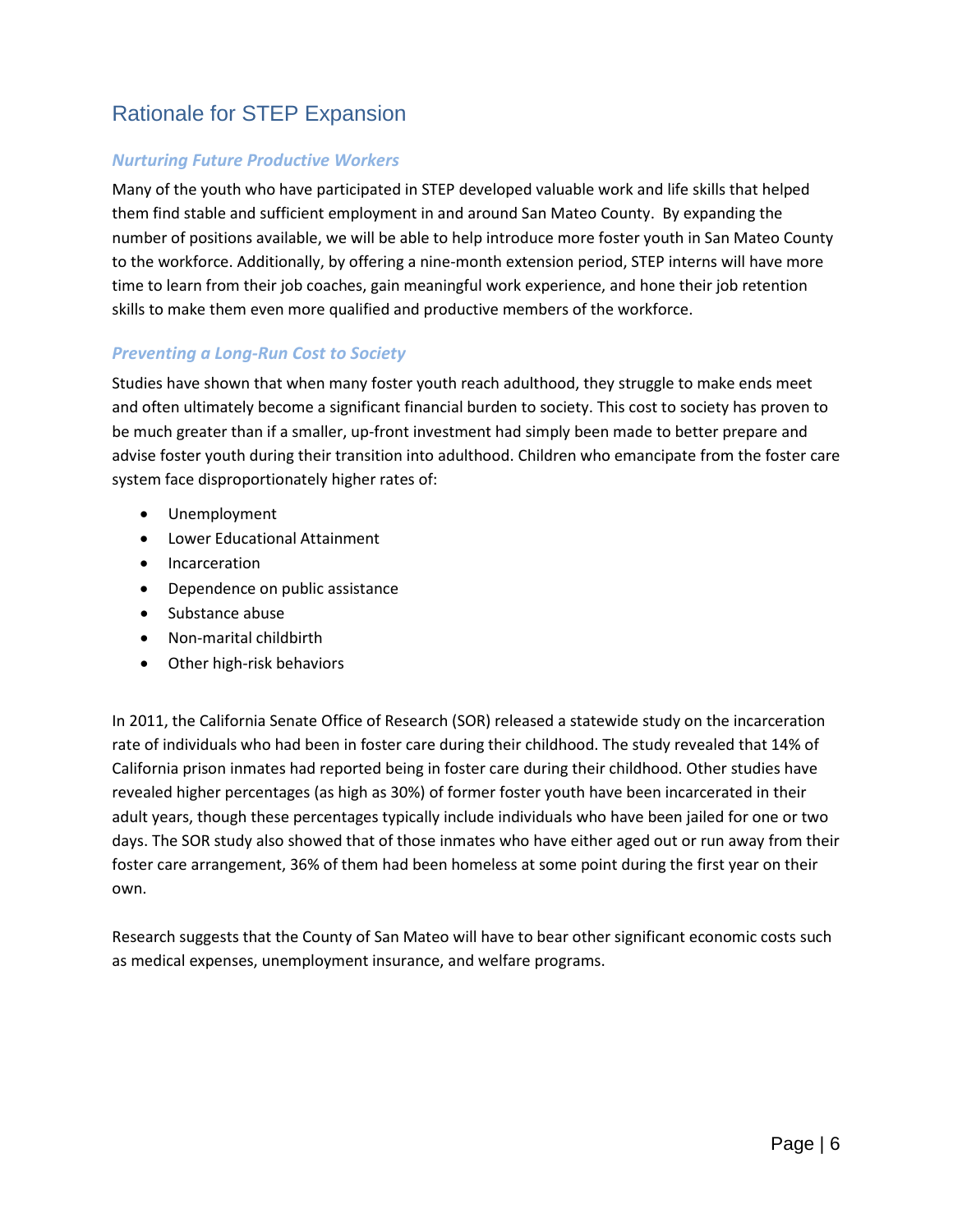### Project Metrics (Measured Annually)

- 1) **Outcome:** 75% of youth will demonstrate improvement in core competency work readiness skills.
- 2) **Workload:** The program will serve 35 current and former foster youth each year.
- 3) **Quality:** 80% of program participants will complete the program.
- 4) **Benchmark:** 70% of participants will enroll in college or will be employed within one year.

### Budget Description

#### *Resource Request*

The resource request includes:

- One 0.25 FTE Human Services Analyst
- One 0.25 FTE Human Resources Analyst
- One 1.0 FTE Intern Coordinator (Intern/Fellow II)
- 34 youth wages (part-time Intern/Fellow I)

#### *Budget Breakdown*

**Program Staff:** The proposed budget includes funding for 25% of a Human Services Analyst salary. This position is responsible for coordinating all youth related program activities including recruitment, orientation and training programs, coordinates activities with the Human Resources Department and responds to any youth-related concerns. The position is also responsible for supervision of the Intern Coordinator. The Human Services Analyst works in conjunction with a Human Resources Analyst in Human Resources. The Human Resources Analyst recruits and supports coaches, oversees the intern onboarding process, and responds to any HR-related concerns.

**Youth Subsidized Wages**: The proposed budget includes funding for 100% of 35 part-time STEP intern salaries for the initial three-month placement, 75% of 35 part-time (average 20 hours per week) STEP intern salaries for the nine-month extension period, and the salary for an extra-help Intern Coordinator (full-time) who assists in organizing STEP intern events and is responsible for monitoring intern progress. We anticipate anywhere from 20 to 35 youth will be extended each year. Each participating department where the youth are placed will be responsible for any associated employer costs they may incur, plus 25% of the intern salary if they extend past the initial three-month placement period.

**Match Funding**: The Human Services Agency will continue their annual support for the program \$50,000 to fund the initial three-month placement at 100% of wages. From months 4 to 12, for departments who elect to continue their intern, STEP will subsidize 75% of the cost and the hiring department will match 25% of the cost. An additional 15% match of the Human Services Analyst and Intern Coordinator positions will come from Children and Family Service Revenue/Title IV-E Draw Down. Additionally, indirect costs of program staff are in-kind contributions to the program.